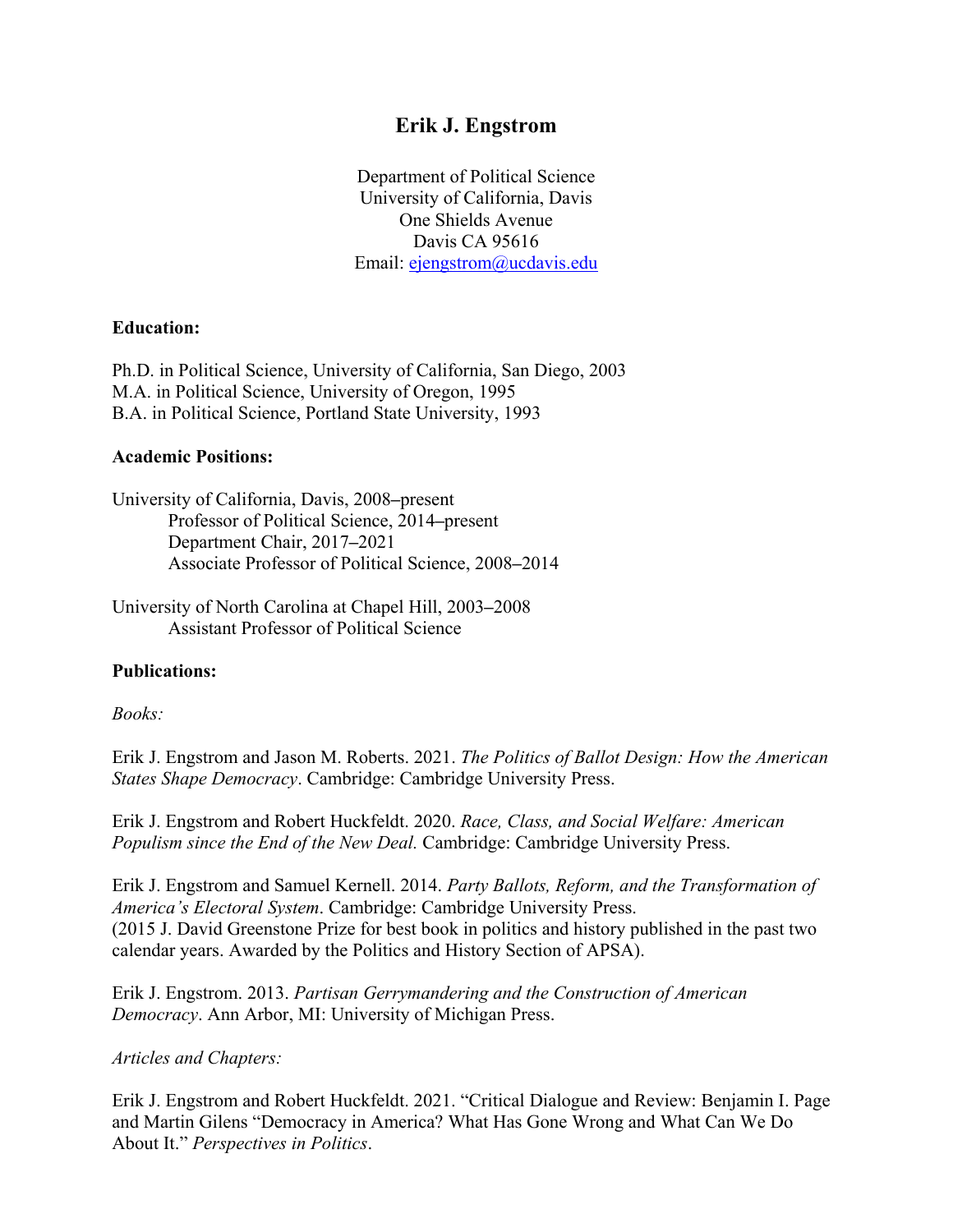Erik J. Engstrom, Matthew T. Pietryka, John T. Scott. 2021. "Constitutional Innovation and Imitation in the American States." *Political Research Quarterly*.

Erik J. Engstrom. 2019. "Congressional Elections: Electoral Structure and Political Representation" in *New Directions in Congressional Politics, 2nd Edition*. Jamie L. Carson, ed. London: Routledge Press. (A substantially revised version of 2011 chapter).

Erik J. Engstrom and Jason M. Roberts. 2016. "The Politics of Institutional Choice: Evidence from State Ballot Laws." *Ohio State Law Review* 77(4): 839-865.

James Adams, Erik J. Engstrom, Danielle Joeston, Jon Rogowski, Boris Shor, and Walter Stone. 2016. "Do Moderate Voters Weigh Candidates' Ideology? Voter Decision Rules in the 2010 Congressional Elections." *Political Behavior*.

Erik J. Engstrom, Jesse R. Hammond,and John T. Scott. 2013. "Capitol Mobility: Madisonian Representation and the Location and Relocation of Capitals in the United States." *American Political Science Review* 107 (May): 225–240.

Erik J. Engstrom. 2012. "The Rise and Decline of Turnout in Congressional Elections: Electoral Institutions, Competition, and Strategic Mobilization." *American Journal of Political Science* 56 (April): 373–386.

Erik J. Engstrom. 2011. "Congressional Elections: Electoral Structure and Political Representation" in *New Directions in Congressional Politics*. Jamie L. Carson, ed. London: Routledge Press.

Erik J. Engstrom and Georg Vanberg. 2010. "Assessing the Partisan Allocation of Pork: Evidence from Congressional Earmarks." *American Politics Research* 38 (November): 959**–**985.

Erik J. Engstrom and William Ewell. 2010. "The Impact of Unified Government on Campaign Finance." *Legislative Studies Quarterly* 35 (November): 543**–**569.

Jamie L. Carson, Erik J. Engstrom, and Jason Roberts. 2007. "Candidate Quality, the Personal Vote, and the Incumbency Advantage in Congress." *American Political Science Review* 101 (May): 289**–**302.

Erik J. Engstrom and Samuel Kernell. 2007. "The Effects of Presidential Elections on Party Control of the Senate Under Indirect and Direct Elections." In *Process, Party, and Policy Making: New Perspectives on the History of Congress,* eds. David Brady and Mathew McCubbins. Stanford: Stanford University Press, 37–52.

Erik J. Engstrom. 2006. "Stacking the States, Stacking the House: The Politics of Congressional Redistricting in the 19th Century." *American Political Science Review* 100 (August): 419**–**428.

Jamie L. Carson, Erik J. Engstrom, and Jason M. Roberts. 2006. "Redistricting, Candidate Entry, and the Politics of 19th Century House Elections." *American Journal of Political Science* 50 (April): 283**–**293.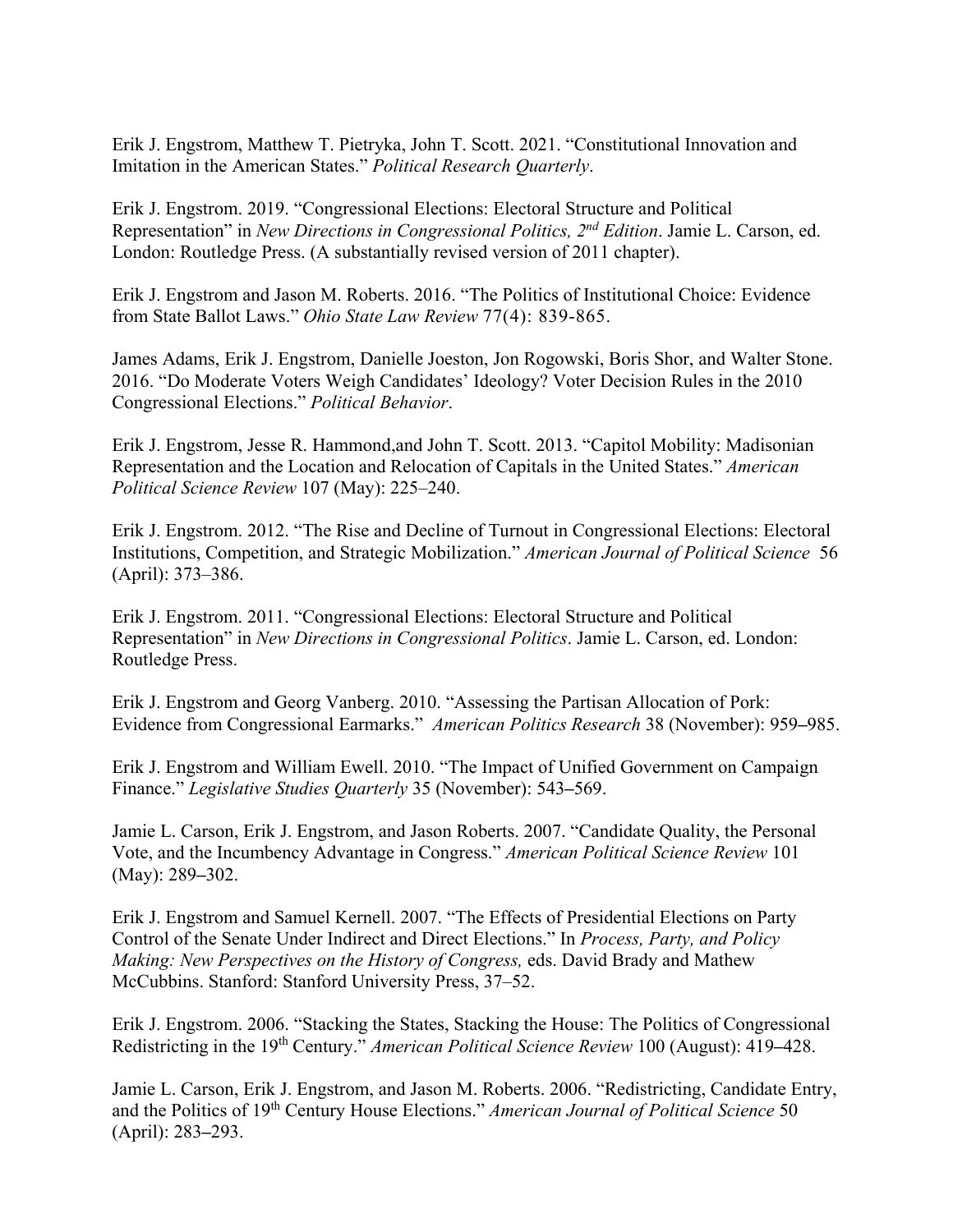Erik J. Engstrom and Nathan Monroe. 2006. "Testing the Basis of Incumbency Advantage: Strategic Candidates and Term Limits in the California Legislature." *State Politics and Policy Quarterly* 11 (March): 1**–**20.

Jamie L. Carson and Erik J. Engstrom. 2005. "Assessing the Electoral Connection: Evidence from the Early United States." *American Journal of Political Science* 49 (October): 746**–**757.

Erik J. Engstrom and Samuel Kernell. 2005. "Manufactured Responsiveness: The Impact of State Electoral Laws on Unified Party Control of the President and House of Representatives." *American Journal of Political Science* 49 (July): 547**–**565.

Erik J. Engstrom. 2004. "The United States: The Past – Moving from Diversity to Uniform Single-Member Districts." In *Handbook of Electoral System Choice,* ed. Josep Colomer. London: Palgrave Press, 155**–**163.

Erik J. Engstrom and Samuel Kernell. 1999. "Serving Competing Principals: The Budget Estimates of OMB and CBO in an Era of Divided Government." *Presidential Studies Quarterly* 29 (November): 820**–**830.

*Notes*

Erik J. Engstrom. 2004. "Redistricting and Electoral Competition: Some Historical Evidence." *Extensions of Remarks, Legislative Studies Newsletter* July.

## **Research Grants:**

National Science Foundation, Political Science Program. (SES-1060978, "Causes and Consequences of the American Ballot"), 2011-2013, With Jason M. Roberts. Total Grant Amount: \$190,144. UC Davis portion: \$95,072

## **Fellowships, Honors and Awards:**

J. David Greenstone Prize, 2015, for best book in politics and history in the past two calendar years (with Samuel Kernell), awarded by the Politics and History section of APSA (for *Party Ballots, Reform, and the Transformation of American Politics*).

Longley Prize for best journal article published on representation and electoral systems in 2005 (with Samuel Kernell), awarded by Electoral Systems and Representation section of APSA (for "Manufactured Responsiveness: The Impact of State Electoral Laws on Unified Party Control of the President and House of Representatives, 1840**–**1940").

UNC Junior Faculty Development Award. 2006

Spray-Randleigh Faculty Fellowship, University of North Carolina at Chapel Hill. 2003 & 2004.

Peggy Quon Prize in Political Science, University of California, San Diego, 2002.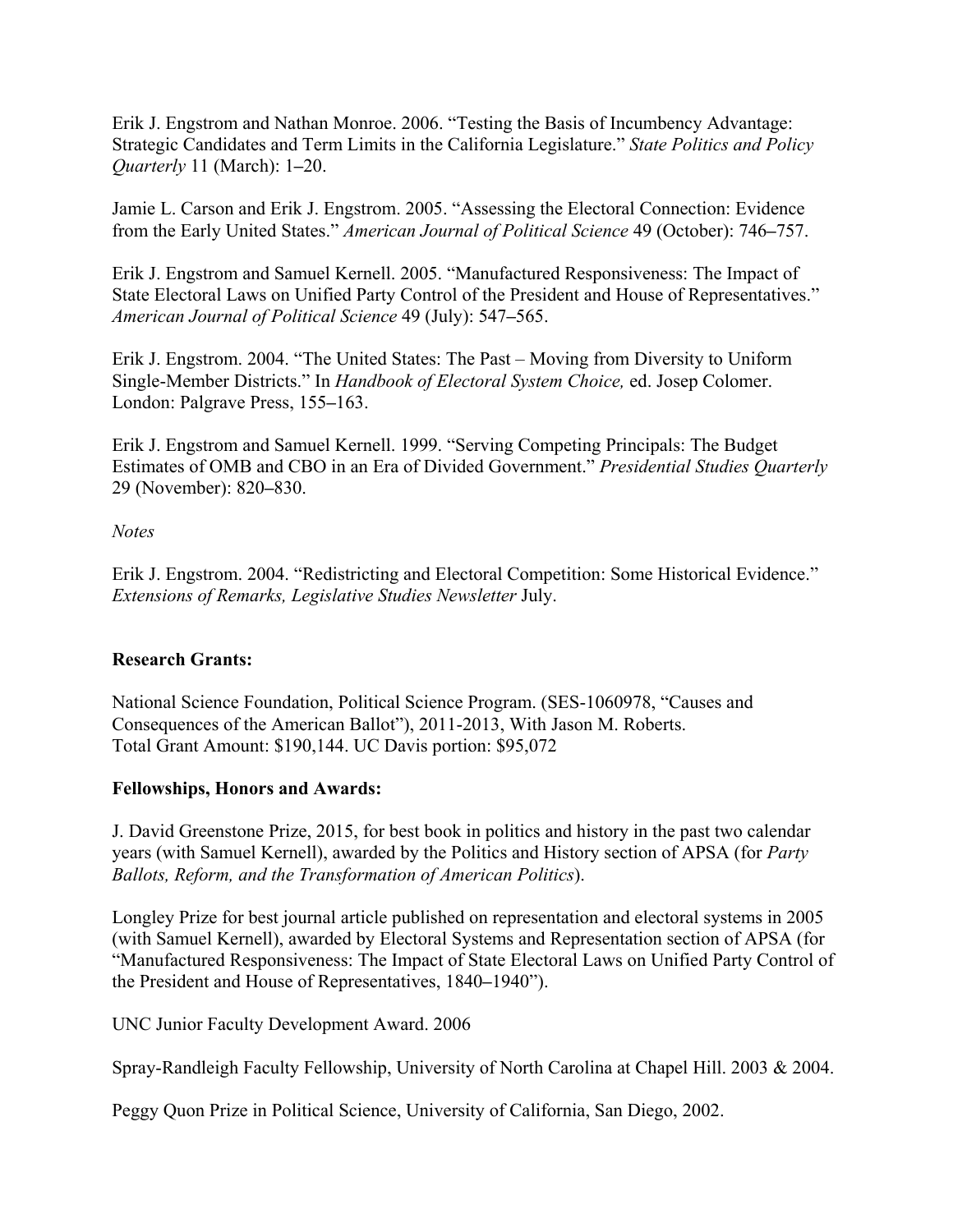## **Teaching:**

*Undergraduate:* Legislative Process, American Political Parties, Reform in American Politics (undergraduate seminar), California Policy Process (at UC Center Sacramento).

*Graduate:* The American Political System, The U.S. Congress.

### **Service:**

*Department (recent):*  Department Chair, 2017**–**2021 Administrative Lead Chair, Orange Cluster, (Departments of Political Science, Communication, and Linguistics), 2017**–**2021 Director of Undergraduate Studies, 2012**–**2016 Political Science Internship Coordinator, 2012**–**2016 Undergraduate Affairs Committee (chair in most years), 2012**–**2016 American Politics Faculty Recruitment Committee (chair), 2015 Political Science Infrastructure Committee, 2015**–**2016 Department of Political Science Strategic Plan Committee (chair), 2014**–**2015 American Politics field convener (various years) American Politics Comprehensive Exam committee (various years) American Politics Qualifying Exam committee (various years) Graduate Affairs Committee, 2009**–**2010, 2016**–**2017 Various ad hoc personnel committees

*University (recent):* 

Search Committee for Faculty Recruitment, UC Center Sacramento, 2017, 2020, 2021 Recruitment Advisory Committee for L&S Associate Dean of the Faculty in the Social Sciences, 2019

College of L&S COACHE (Collaborative on Academic Careers in Higher Education) Faculty Advisory Committee, 2018

College of Letters and Science Course Instruction Committee, 2010**–**2015

Search Committee for Lecturer Recruitment, UC Center Sacramento, 2015

Committee for Effective Delivery of the Curriculum (Division of Social Sciences), 2012

### *Discipline (recent):*

Chair of J.David Greenstone Prize selection committee, Politics and History Section of APSA, 2016

External Reviewer, Oregon State University, Department of Political Science, Undergraduate Program Review. May 2015.

Program Co-Chair, Legislative Studies Division, 2011 American Political Science Association Meetings

Reviewer for *American Political Science Review, American Journal of Political Science, American Politics Research, Journal of Politics, Journal of Politics, Elections and Public Opinion, Journal of Theoretical Politics, Legislative Studies Quarterly, Political Behavior, Polity, Political Research Quarterly, Public Choice , Public Opinion Quarterly, Publius, Social*